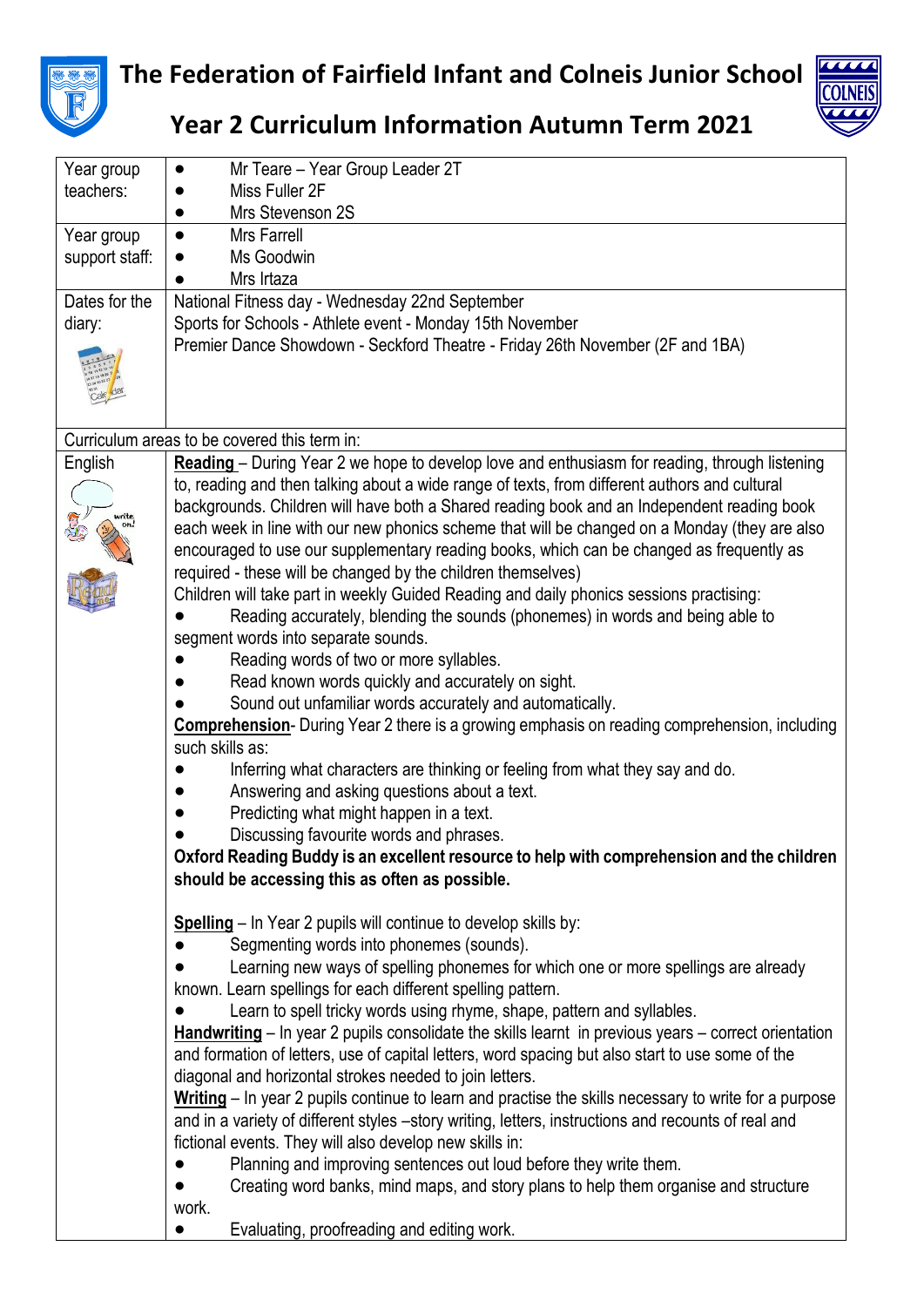|             | Grammar – Pupils will learn how to use familiar and new punctuation correctly including full stops,   |
|-------------|-------------------------------------------------------------------------------------------------------|
|             | capital letters, exclamation marks, question marks, commas for lists and apostrophes in words         |
|             | such as can't, won't, didn't. They will also learn to write different forms of a sentence: statement, |
|             | question, exclamation and command.                                                                    |
| Maths       | In Year 2 pupils will:                                                                                |
|             | Count in steps of 2,3,5 and 10, count in 10s from any number and be able to say 10 more               |
|             | or 10 less than a number.                                                                             |
|             | Recognise the place value of each digit in a 2 digit number.                                          |
|             |                                                                                                       |
|             | Rapidly recall and use addition and subtraction facts to 20.                                          |
|             | Add and subtract numbers with up to two 2 digits including column addition without                    |
|             | carrying and subtraction without borrowing.                                                           |
|             | Develop mental maths skills for addition and subtraction.                                             |
|             | Recognise addition and subtraction as inverse operations and use them to check                        |
|             | calculations.                                                                                         |
|             | Answer simple word problems by using addition and subtraction.                                        |
|             | Pupils will be introduced to the mathematical symbols (x) and $($ $\div$ $)$ and begin to             |
|             | understand that they are inverse operations.                                                          |
|             | Be able to recall multiplication and division facts for the 2, 5 and 10 times tables.                 |
|             | Recognise, name and write factions $\frac{1}{4}$ , 1/3, 2/3 and $\frac{3}{4}$ .                       |
|             | Name and identify the properties of 2D and 3D shapes including how many right angles                  |
|             | and lines of symmetry.                                                                                |
|             | Choose and use appropriate standard units of measurement mm, cm, m for length and                     |
|             | height, grams (g) and kilograms (kg) for mass, (ml) and (L) for capacity. Also be able to read        |
|             | scales accurately.                                                                                    |
|             | Tell and write time to 5 minutes including quarter past/to the hour.                                  |
|             | Recognise coins and notes of different value and combine amounts to make a particular                 |
|             |                                                                                                       |
| Science     | value. Also be able to match different combinations of coins to equal the same amount of money.       |
|             | The science topics are:                                                                               |
|             | - investigating what is living, non-living or has never lived                                         |
|             | - the basic needs of animals                                                                          |
|             | - habitats, including food groups                                                                     |
|             | They also:                                                                                            |
|             | Develop their scientific knowledge and conceptual understanding.                                      |
|             | Understand the nature, processes and methods of science                                               |
|             | Use scientific language.                                                                              |
| Topic       | The topics for this term are Samuel Pepys, The Great Fire of London and Guy Fawkes and The            |
| (Foundation | Gunpowder Plot. The children will be learning about significant figures and events in history and     |
| subjects)   | evaluating their impact. They will discover facts and information about important events in the       |
|             | development of our Nation and its institutions and find out about what was similar/different about    |
|             | life in the past.                                                                                     |
|             |                                                                                                       |
| <b>PE</b>   | The children will be developing skills in:                                                            |
|             | Gymnastics - learning how to travel, balance, stretch and hold a variety of movements.                |
|             |                                                                                                       |
|             | Choosing and linking short movement phrases with a clear beginning, middle and end.                   |
|             | Games – developing skills in competitive team games, using equipment including bats,                  |
|             | balls etc. Improving skills of throwing, catching, striking, fielding, passing and receiving          |
|             | Dance- moving imaginatively to different stimuli including music, changing rhythm, speed,             |
|             | level and direction. Developing and performing a sequence of movements.                               |
|             | PE days: 2T & 2S – Monday and Thursday<br>2F: Monday and Friday                                       |
|             |                                                                                                       |
|             | Children will come to school dressed in their PE kits.                                                |
|             | N.B. No earrings or jewellery to be worn on PE days. Hair to be tied back.                            |